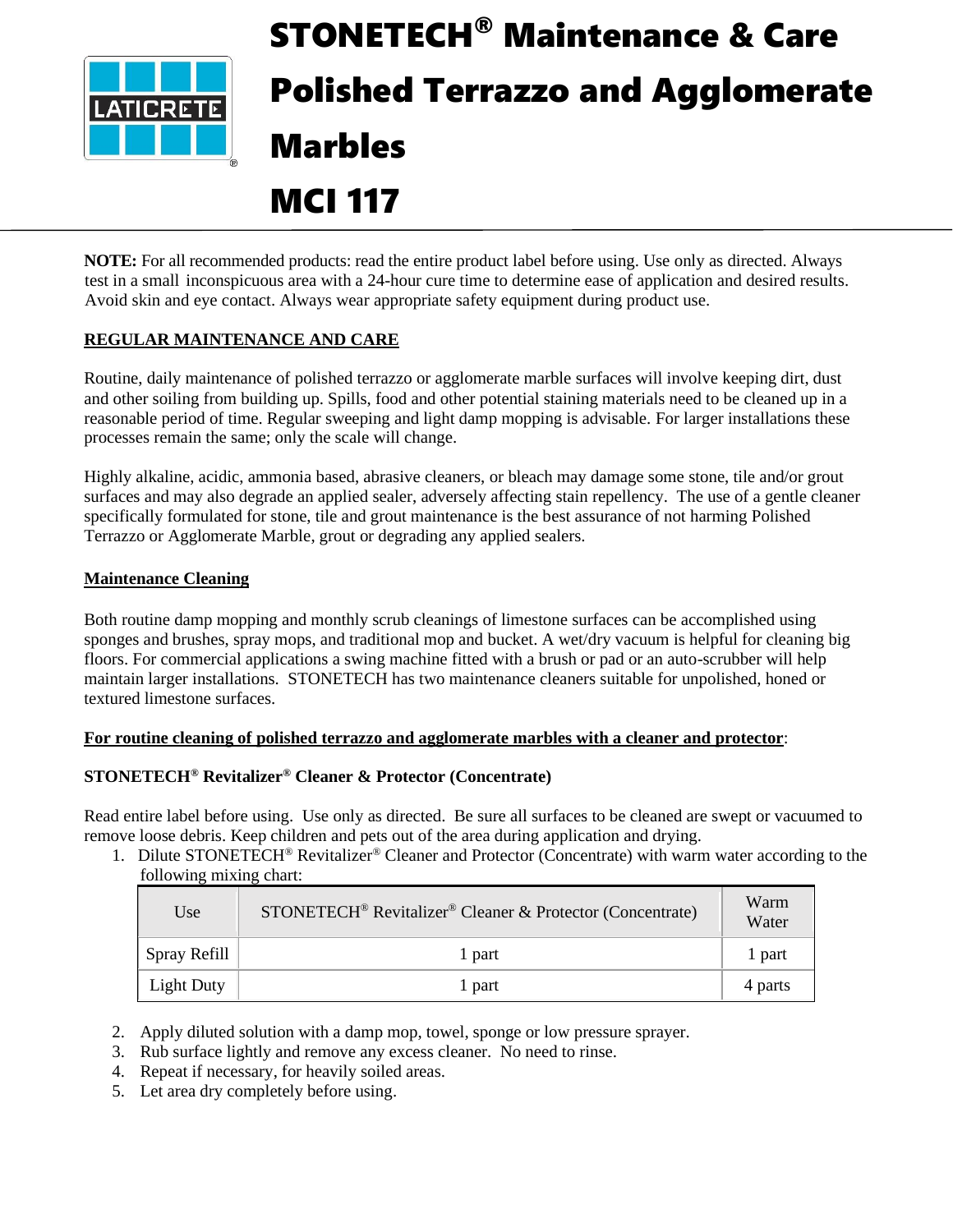# **STONETECH Revitalizer Cleaner and Protector (Ready-To-Use)**

Read entire label before using. Use only as directed. Be sure all surfaces to be cleaned are swept or vacuumed to remove loose debris. Keep children and pets out of the area during application and drying.

- 1. To refill 24 oz. (709 mL) spray bottle, use a funnel.
- 2. Spray or pour directly onto soiled area.
- 3. Wipe clean with a dry towel, lint free cloth or sponge. No need to rinse.
- 4. Repeat for heavily soiled areas using a non-abrasive scrubbing pad.
- 5. Wipe clean with a dry towel.

Refer to **DS 212.0** for more information.

#### **For routine cleaning of polished terrazzo and agglomerate marbles with a cleaner:**

#### **STONETECH Stone & Tile Cleaner (Concentrate)**

Read entire label before using. Use only as directed. Be sure surfaces to be cleaned are swept or vacuumed to remove loose debris. Avoid skin and eye contact with product. Wear protective eyewear and gloves when handling concentrate. Keep children and pets out of the area during application and drying.

1. Dilute STONETECH Stone & Tile Cleaner (Concentrate) with warm water according to the following mixing chart:

| Use               | STONETECH <sup>®</sup> Stone & Tile Cleaner (Concentrate) | Warm Water |
|-------------------|-----------------------------------------------------------|------------|
| Light Duty        | 1 part                                                    | 64 parts   |
| <b>Heavy Duty</b> | 1 part                                                    | 32 parts   |

- 2. Apply mixed solution with a damp mop, sponge or appropriate professional cleaning equipment.
- 3. Clean entire area with mop, changing cleaning solution often to ensure that soil is not redeposited. Wipe or rinse cleaned area.
- 4. Let area dry completely before using.

# **STONETECH® Stone & Tile Cleaner (Ready-To-Use)**

Read entire label before using. Use only as directed. Be sure surfaces to be cleaned are swept or vacuumed to remove loose debris. Avoid skin and eye contact with product. Wear protective eyewear and gloves when handling concentrate. Keep children and pets out of the area during application and drying.

- 1. Spray or pour directly onto soiled area.
- 2. Wipe clean with a dry towel, lint free cloth or sponge. No need to rinse.
- 3. Repeat for heavily soiled areas using a non-abrasive scrubbing pad.
- 4. Wipe clean with a dry towel.

Refer to [DS 211.0](https://cdn.laticrete.com/~/media/product-documents/product-data-sheets/ds-211.ashx) for more information.

#### **For a brilliant shine on countertops and vanities:**

#### **STONETECH Polish**

Read entire label before using. Use only as directed. Always test in a small inconspicuous area to determine that the desired results will be achieved. Make sure surface is clean, dry and free of waxes and coatings.

- 1. Spray a light coat of STONETECH Polish over the entire surface.
- 2. Spread evenly with a clean cloth.
- 3. Buff until there is no visible liquid and a high shine appears.

**Note:** STONETECH Polish is not intended for floors as it may create a slipping hazard. It is not a restorative process for worn or damaged marble surfaces.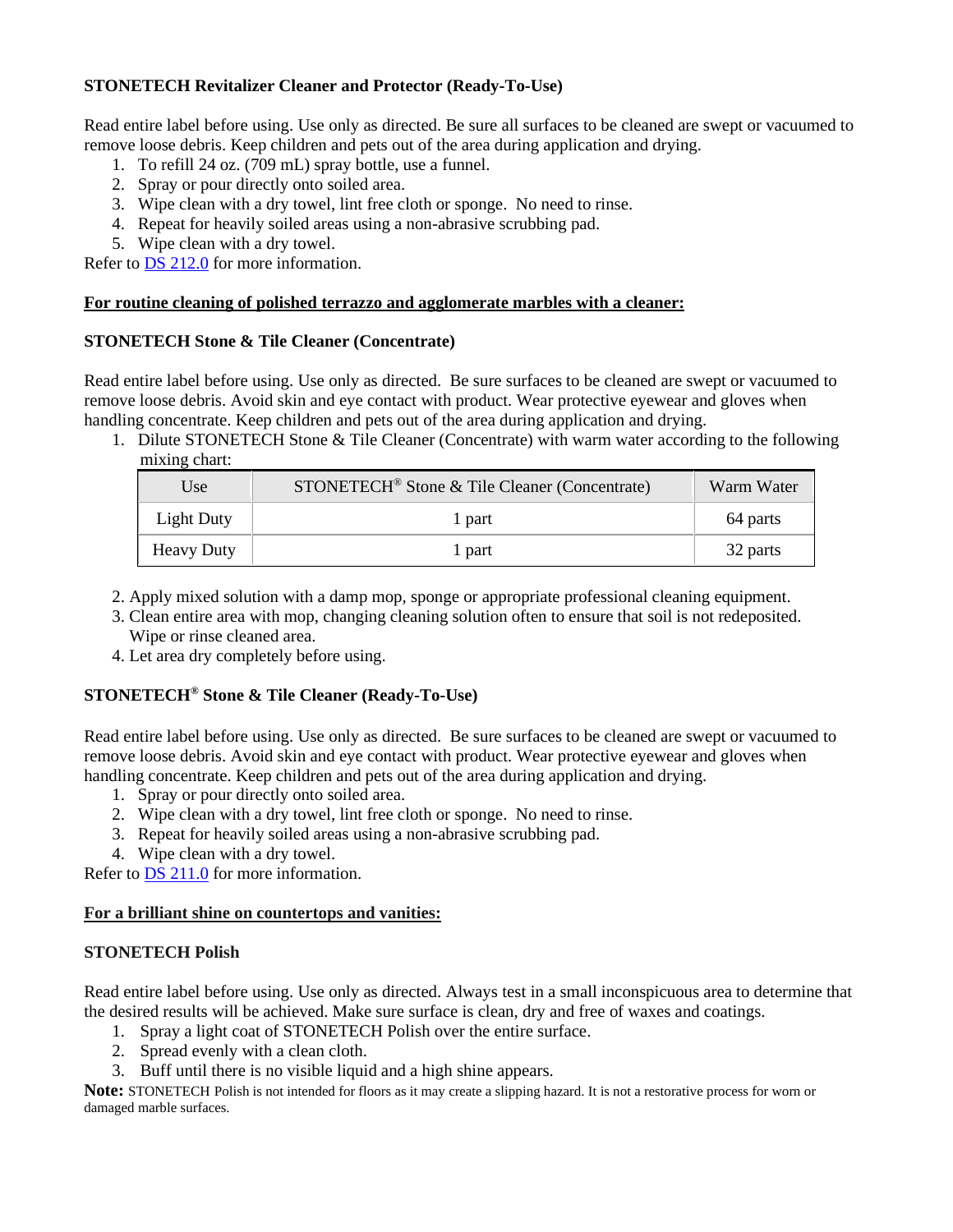# **NEW INSTALLATION PRE-GROUT TREATMENT**

#### **Grouting cleanup is often easier when the stone is sealed prior to grouting. Light colored or porous polished terrazzo and agglomerate marbles are susceptible to grout staining and may benefit from sealing prior to grouting.**

A simple water test can be performed to identify if the tile is porous. If the polished terrazzo and agglomerate marbles darkens after applying water to the stone surface and waiting for 5 minutes, the tile is absorbent and applying a sealer prior to grouting may aid in clean up after grouting. On polished terrazzo and agglomerate marbles that do darken with water a single application of sealer is generally sufficient as a pre-grouting treatment.

#### **For a pre-grout sealer for polished terrazzo and agglomerate marble:**

# **STONETECH® Heavy Duty Sealer**

#### **Pre-Grout Sealer Application**

Read entire label before using. Use only as directed. Always test in a small inconspicuous area with a 24-hour cure time to determine ease of application and desired results. Make sure surface is clean and free of waxes and coatings. STONETECH® Heavy Duty Sealer may be applied to damp surfaces one hour after standing water has been removed. Surface temperature should be between 50°F - 80°F (10°C - 26°C). Ensure that the area is wellventilated during application and until the surface is dry. Keep children and pets out of the area until treated surface is dry.

- 1. Ensure cap is closed and sealed and then shake well before use.
- 2. Mask off surfaces not intended to be treated.
- 3. Liberally apply an even coat of STONETECH Heavy Duty Sealer using a paint pad, roller, brush or lowpressure sprayer.
- 4. Allow the sealer to penetrate the surface for 10-15 minutes. During this time, keep the surface wet with sealer, adding more sealer as needed. DO NOT ALLOW SEALER TO COMPLETELY DRY ON THE SURFACE.
- 5. Thoroughly wipe dry the entire surface with clean absorbent towels.
- 6. A second coat may be needed for porous, absorbent surfaces. If a second coat is required, it should be applied within 30-40 minutes from the initial application as directed in steps 3-5.
- 7. Allow sealer to cure for 24 hours prior to grouting.
- 8. Clean tools used during application with water.

Refer to [DS 279.0](https://cdn.laticrete.com/~/media/product-documents/product-data-sheets/ds-279.ashx) for more information.

#### **RESTORATIVE DEEP CLEANING**

#### **Stone, tile and grout installations can become heavily soiled over time. Restorative cleaning processes will help return these surfaces to a more acceptable appearance.**

The following restorative surface cleaning processes are done in preparation for resealing or for specialized surface cleaning circumstances. These cleaning processes should not damage the surface of the polished terrazzo or agglomerate marble. However, these types of heavy duty cleaning methods may degrade or strip many sealers from the application.

Depending on the type of soiling or staining, select one of the following options:

#### **For cleaning grease, oil, dirt, dry soil, or to prepare for resealing:**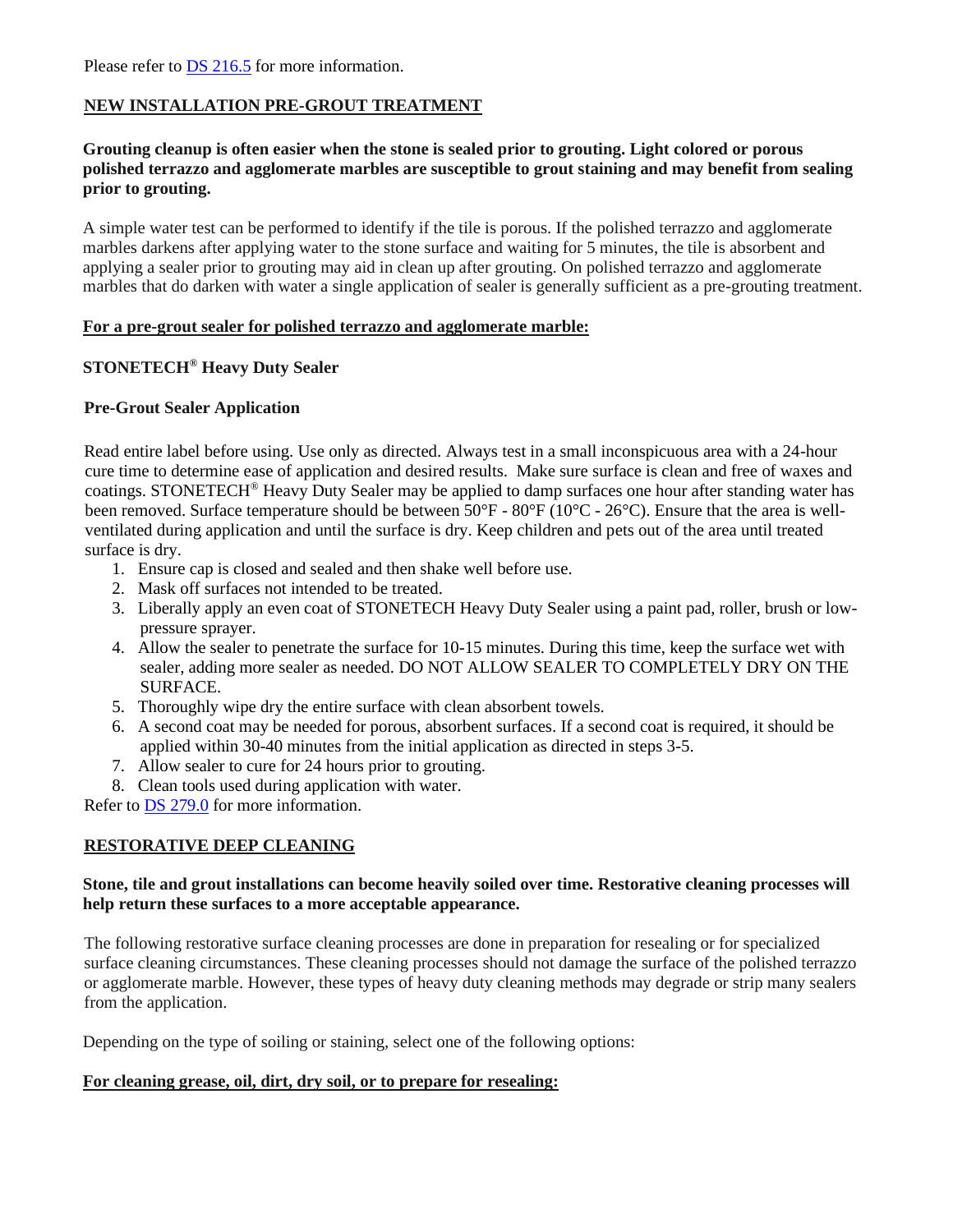# **STONETECH® KlenzAll™ Cleaner (Concentrate)**

Read entire label before using. Use only as directed. Always test in a small inconspicuous area to determine ease of use and desired results. Be sure all surfaces to be cleaned are swept or vacuumed to remove loose debris. Avoid skin and eye contact with product. Wear protective eyewear, gloves, long sleeves, and long pants while handling concentrate. Ensure work area is well-ventilated during application and until surface is dry. Keep children and pets out of the area during application and drying.

The following is a restorative surface cleaning process which is done in preparation for resealing or for specialized surface cleaning circumstances. This process should not damage the stone surface. However, this type of heavy duty cleaning will degrade or strip many sealers from the application.

1. Dilute concentrated STONETECH® KlenzAll™ Cleaner with warm water according to the following mixing chart:

| Use         | STONETECH <sup>®</sup> KlenzAll <sup>TM</sup> Cleaner (Concentrate) | Warm Water | D <sub>1</sub> |
|-------------|---------------------------------------------------------------------|------------|----------------|
| Light Duty  | part                                                                | 8 parts    |                |
| Medium Duty | part                                                                | 4 parts    |                |

- 2. Apply mixed solution with a mop, clean cloth or low-pressure sprayer. Avoid applying cleaner on unintended surfaces.
- 3. Lightly scrub with a scrub brush or floor machine as needed.
- 4. Remove STONETECH KlenzAll Cleaner using a clean cloth, wet/dry vacuum or damp mop.
- 5. Rinse area well with clean water. Allow area to dry completely.
- 6. Some surfaces may require additional cleaning. If so, repeat steps  $2 5$  above.

7. Reseal cleaned area with an appropriate STONETECH sealer (e.g. STONETECH Heavy Duty Sealer). Refer to [DS 215.0](https://cdn.laticrete.com/~/media/product-documents/product-data-sheets/ds-215.ashx) for more information.

# **Removal of cement grout hazes, stripping topical coatings, acrylic finishes or heavy waxes:**

# **STONETECH® Epoxy Grout Haze & Coating Stripper**

Read entire label before using. Use only as directed. Test in a small inconspicuous area to determine ease of application and desired results. Be sure all surfaces to be cleaned are swept or vacuumed to remove loose debris. Ensure work area is well-ventilated during application and until surface is dry. Keep children and pets out of the area until surface use resumes. Avoid contact with surfaces not intended to be treated. Avoid applying in direct sunlight. Should not be used in extreme temperatures. Recommended application temperature range is between  $50^{\circ}$ F -  $90^{\circ}$ F (10  $^{\circ}$ C - 32  $^{\circ}$ C).

- 1. SHAKE WELL BEFORE USING. Do not dilute before applying.
- 2. Wear rubber gloves and eye protection during handling and application to prevent skin and eye contact.
- 3. Liberally apply an even coat of STONETECH Epoxy Grout Haze & Coating Stripper over the required area with a paint brush, mop or paint pad. DO NOT APPLY WITH A SPRAYER. Immediately remove STONETECH Epoxy Grout Haze & Coating Stripper from unintended surfaces with a wet cloth to prevent potential damage to those surfaces.
- 4. Application time will vary depending on type of coating being removed. Approximate application times are as follows: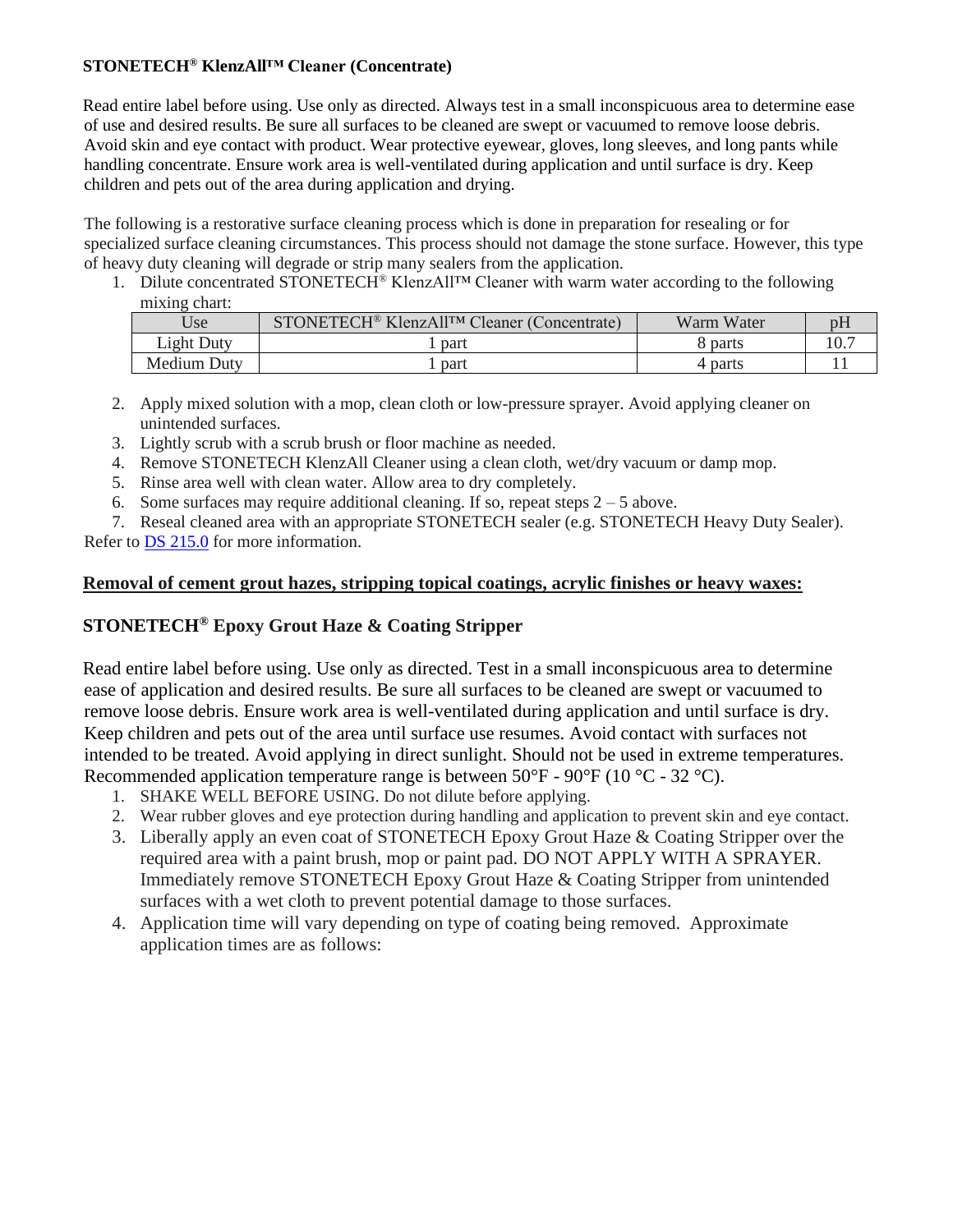| Haze / Coating          | <b>Surface Type</b>               | <b>Age of Haze/Coating</b> |                 |            |
|-------------------------|-----------------------------------|----------------------------|-----------------|------------|
|                         |                                   | 24 Hour                    | 7 Days          | $> 7$ Days |
| Epoxy Grout Haze        | Tile                              | $1 - 3$ minutes            | $3 - 5$ minutes | 10 minutes |
| <b>Epoxy Grout Haze</b> | Natural Stone &<br><b>Masonry</b> | $1 - 3$ minutes            | $3 - 5$ minutes | 10 minutes |
| Coatings $*$            | Tile                              | $1 - 5$ minutes            |                 |            |
| Coatings <sup>*</sup>   | Natural Stone &<br><b>Masonry</b> | $1 - 5$ minutes            |                 | 10 minutes |

- 5. Do not let STONETECH<sup>®</sup> Epoxy Grout Haze & Coating Stripper dry on the surface. If STONETECH Heavy Duty Epoxy Grout Haze & Coating Stripper starts to dry, add additional product to keep surface wet.
- 6. Agitate surface with a nylon scrub brush or pad after testing a small area first to make sure that brush or pad will not scratch the surface. Surface can be wet with water to enable easier removal of coating.
- 7. Wipe up residual STONETECH Epoxy Grout Haze & Coating Stripper Coating Stripper with clean, dry cloth or wet mop. A wet/dry vacuum can be used for larger area.
- 8. Rinse surface well with clean water.
- 9. More than one application may be required, repeat steps 3 through 8 when necessary.
- 10. Surface traffic may begin 2 hours after removal of coating.

Refer to [DS 116.4](https://cdn.laticrete.com/~/media/product-documents/product-data-sheets/ds1664_stonetech-epoxy-grout-haze-coating-stripper.ashx) for more information.

# **For spot or small area deep cleaning**:

# **STONETECH® DeepKlenz™ Cleaner**

Read entire label before using. Use only as directed. Test in a small inconspicuous area to determine required results. Be sure all surfaces to be cleaned are swept or vacuumed to remove loose debris. Avoid skin and eye contact with product. Wear protective eyewear, gloves, long sleeves, and long pants while handling concentrate. Ensure work area is well-ventilated during application and until surface is dry. Keep children and pets out of the area during application and drying. Recommended application temperature range is between 40°F - 100°F (4°C - 38°C).

- 1. Thoroughly wet surface by directly spraying onto soiled area.
- 2. Allow STONETECH DeepKlenz™ Cleaner to work on the surface for 5-10 minutes. Do NOT allow product to dry on the surface.
- 3. Lightly scrub with a stiff bristle brush to remove the surface contaminants.
- 4. Rinse and wipe surface with clean cloth and warm water. Repeat as needed for heavy soiled areas.

5. Reseal cleaned area with an appropriate STONETECH sealer (e.g. STONETECH Heavy Duty Sealer). Refer to **DS** 111.2 for more information.

#### **For cleaning and removing soap scum:**

# **STONETECH Soap Scum Remover**

Read entire label before using. Use only as directed. Always test in a small inconspicuous area to determine ease of use and desired results. Be sure surfaces to be cleaned are swept or vacuumed to remove loose debris. Avoid skin and eye contact. Wear protective eyewear and gloves. Keep children and pets out of the area during application and drying.

- 1. Spray STONETECH Soap Scum Remover directly on soiled areas. Avoid applying onto unintended surfaces.
- 2. Wipe surface with clean, dry cloth or scrub with stiff nylon brush as needed.
- 3. Rinse area well with clean water.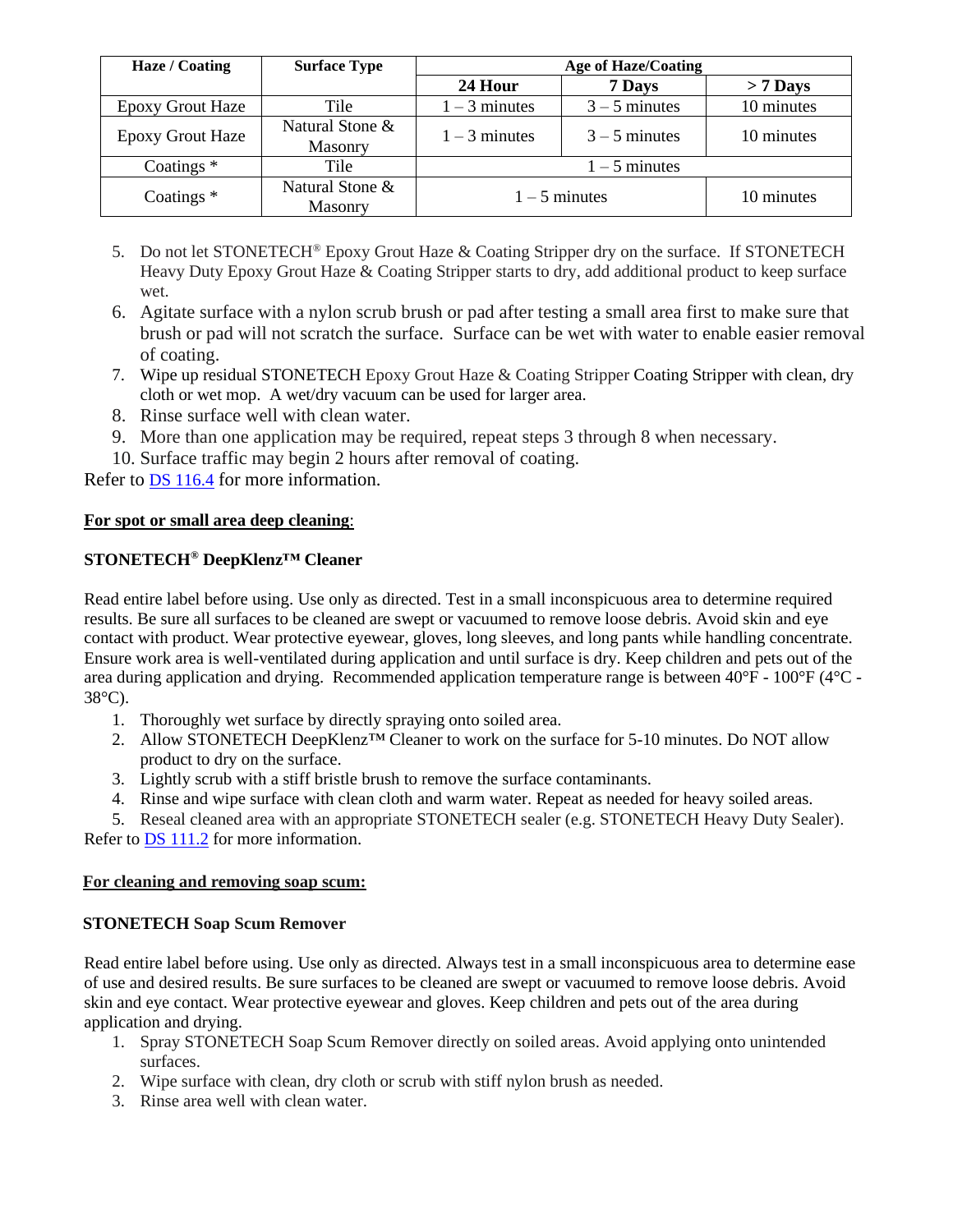- 4. Wipe area dry with clean cloth.
- 5. Repeat as needed for heavily soiled areas.

Refer to [DS 229.0](https://cdn.laticrete.com/~/media/product-documents/product-data-sheets/ds-229.ashx) for more information.

# **For cleaning and removing mold and mildew:**

# **STONETECH® Mold & Mildew Stain Remover**

Read entire label before using. Use only as directed. Always test in a small inconspicuous area to determine ease of use and desired results. Be sure surfaces to be cleaned are swept or vacuumed to remove loose debris. Avoid skin and eye contact. Wear protective eyewear and gloves. Keep children and pets out of the area during application and drying. Do not mix this product with other household cleaners or metals.

- 1. Spray STONETECH® Mold & Mildew Stain Remover directly on soiled areas. Avoid applying onto unintended surfaces.
- 2. Clean surface with non-abrasive sponge or stiff nylon brush as needed.
- 3. Rinse area well with clean water.

4. Repeat as needed for heavily-soiled areas.

Refer to [DS 219.0](https://cdn.laticrete.com/~/media/product-documents/product-data-sheets/ds-219.ashx) for more information.

# **For oil stain removal:**

# **STONETECH Oil Stain Remover**

Read entire label before using. Use only as directed. Always test in a small inconspicuous area to determine that the desired results will be achieved. Make sure surface is clean, dry, and free of waxes and coatings. Ensure that area is well-ventilated and keep children and pets away from the area during application and until surface is clean and dry.

- 1. Using a plastic or wood spatula, stir thoroughly to mix the paste.
- 2. Apply a  $\frac{1}{4}$  (6 mm) thick layer of paste to the stain. Ensure that the paste extends at least 1" 2" (25 50mm) beyond the edge of the stain.
- 3. Do not cover.
- 4. Allow 48 72 hours for STONETECH Oil Stain Remover to dry.
- 5. Using a plastic spatula, remove the dried STONETECH Oil Stain Remover and discard.
- 6. Allow solvent to completely dry from the stone.
- 7. If stain is not completely gone after drying, repeat process.
- 8. Clean up residue and tools with mineral spirits.
- 9. Once the surface is dry, reseal the cleaned area with an appropriate  $STONETECH^{\circ}$  sealer (e.g. STONETECH Heavy Duty Sealer).

Refer to [DS 214.0](https://cdn.laticrete.com/~/media/product-documents/product-data-sheets/ds-214.ashx) for more information.

#### **Mechanical Refinishing for polished terrazzo or agglomerate marbles**

#### **STONETECH Honing & Polishing Powders**

This refinishing process is designed for scratch, etch and wear pattern removal and will restore the stone's surface to a uniform finish and shine. Depending on the severity of the wear or damage to the stone use, in succession, one or more of the grit levels (180/280/400/600/800) of the STONETECH Honing Powders bringing the stone up to an even, uniform 800 grit finish. After the honing steps, follow with the STONETECH Polishing Powder to create the final shine.

Refinishing requires using a hand-held low speed sander/polisher or an orbital sander for counters, walls or floor edges. For floors use a weighted, 175 rpm floor machine (130 - 140 lb. [59.1 – 63.6]). Hand machines and floor machines need to be fitted with a natural hair pad or a white nylon polishing pad.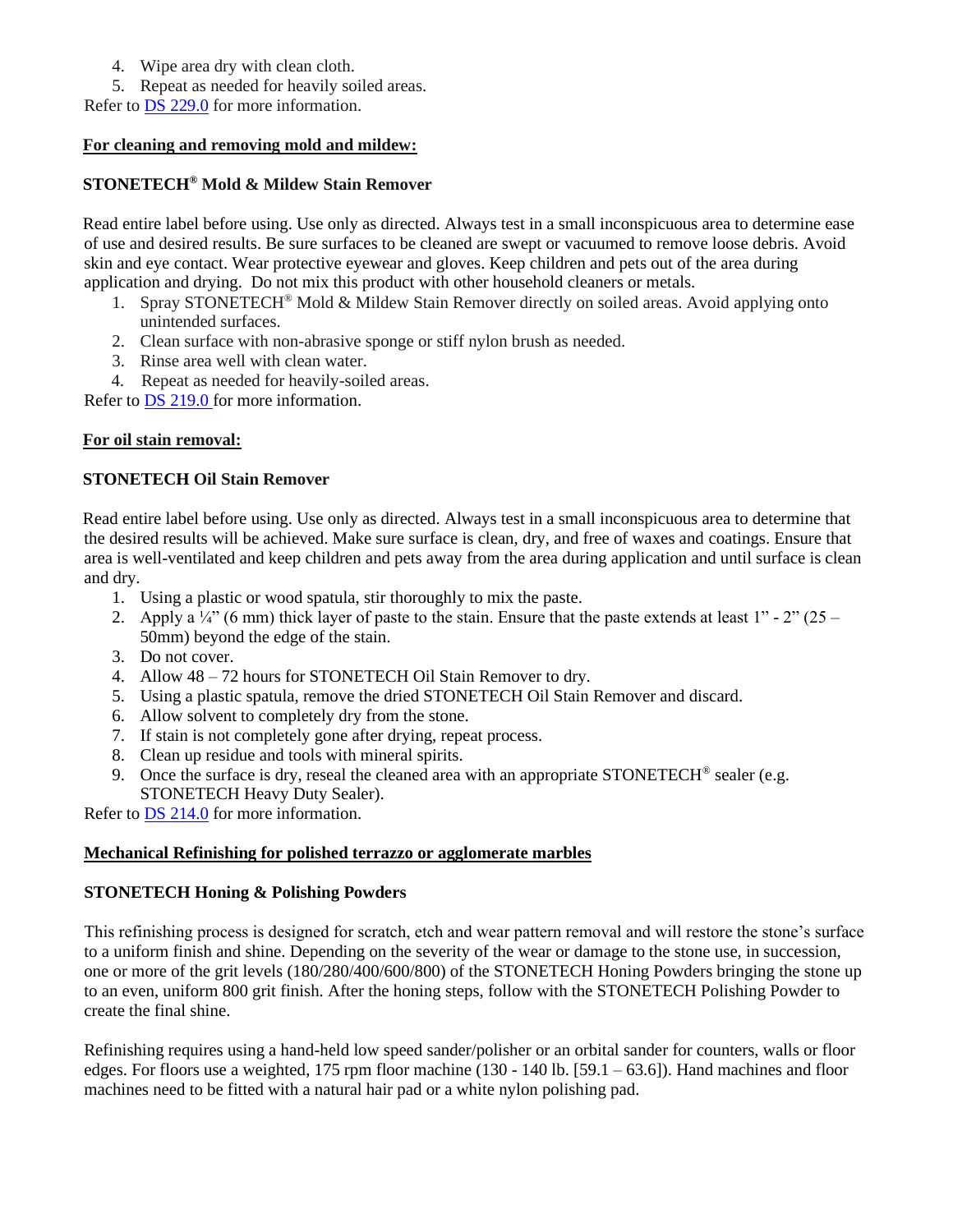Read entire label before using. Use only as directed. Always test in a small inconspicuous area to determine ease of application and desired results. Allow new grout installations to cure for a minimum of 72 hours prior to application. Make sure surface is clean, dry and free of waxes and coatings.

# **For refinishing to a polished finish:**

- 1. If surface is heavily soiled, pre-clean with STONETECH® KlenzAll™ Cleaner if needed.
- 2. Mask off and protect any baseboards or adjacent areas to avoid splashing and overspray onto surfaces not intended to be treated.
- 3. If you are using a variety of abrasive grits, ensure that the surface is well rinsed and a new pad is used for each changeover.
- 4. Apply approximately 1/2 cup (118 mL) STONETECH Honing Powder plus 1 cup (237 mL) clean water directly onto the stone surface.
- 5. Refinish using a hand orbital sander or weighted floor machine at 130-140 lbs. (59.1-63.6 kg), 175 rpm, fitted with a natural hair pad.
- 6. Keep compound wet while refinishing with plenty of water. Add STONETECH Honing Powder as needed.
- 7. Use successively higher numbered grits of STONETECH Honing Powder to close the face of the stone and follow with STONETECH Polishing Powder applied as in steps 5-10 above. Repeat as needed to achieve the desired level of shine.
- 8. Rinse well and use a wet vacuum or hot water extraction unit to remove all remaining compound.
- 9. Clean equipment with water.

10. Reseal polished area with an appropriate STONETECH sealer (e.g. STONETECH Heavy Duty Sealer). Refer to [DS 225.5](https://cdn.laticrete.com/~/media/product-documents/product-data-sheets/ds-2255.ashx) and [DS 224.5](https://cdn.laticrete.com/~/media/product-documents/product-data-sheets/ds-2245.ashx) for more information.

# **SEALING AND PROTECTING:**

Polished terrazzo and agglomerate marbles are susceptible to staining from both oil and water-based materials and sealing will help protect the stone's appearance. The cement grouts used in polished terrazzo or agglomerate marble tile installations will also be more stain resistant with the application of a penetrating sealer.

# **For natural looking protection for polished terrazzo and agglomerate marbles and grout installations:**

# **STONETECH Heavy Duty Sealer**

Read entire label before using. Use only as directed. Always test in a small inconspicuous area with a 24-hour cure time to determine ease of application and desired results. Allow new grout installations to cure for a minimum of 72 hours prior to application. Make sure surface is clean and free of waxes and coatings. Sealer may be applied to damp surfaces one hour after standing water has been removed. Surface temperature should be between 50°F - 80°F (10°C - 26°C). Ensure that the area is well-ventilated during application and until the surface is dry. Keep children and pets out of the area until treated surface is dry.

- 1. Ensure cap is closed and sealed and then shake well before use.
- 2. Mask off surfaces not intended to be treated.
- 3. Liberally apply an even coat using a paint pad, roller, brush or low-pressure sprayer.
- 4. Allow sealer to penetrate the surface for 10-15 minutes. During this time, keep the surface wet with sealer, adding more sealer as needed. DO NOT ALLOW SEALER TO COMPLETELY DRY ON THE SURFACE.
- 5. Thoroughly wipe dry the entire surface with clean absorbent towels.
- 6. A second coat may be needed for porous, absorbent surfaces. If a second coat is required, it should be applied within 30-40 minutes from the initial application as directed in steps 3-5.
- 7. Should a sealer residue appear, rewet the impacted section of the surface with sealer. Agitate the surface with a white nylon scrubbing pad to loosen residue and wipe dry with a clean, absorbent towel.